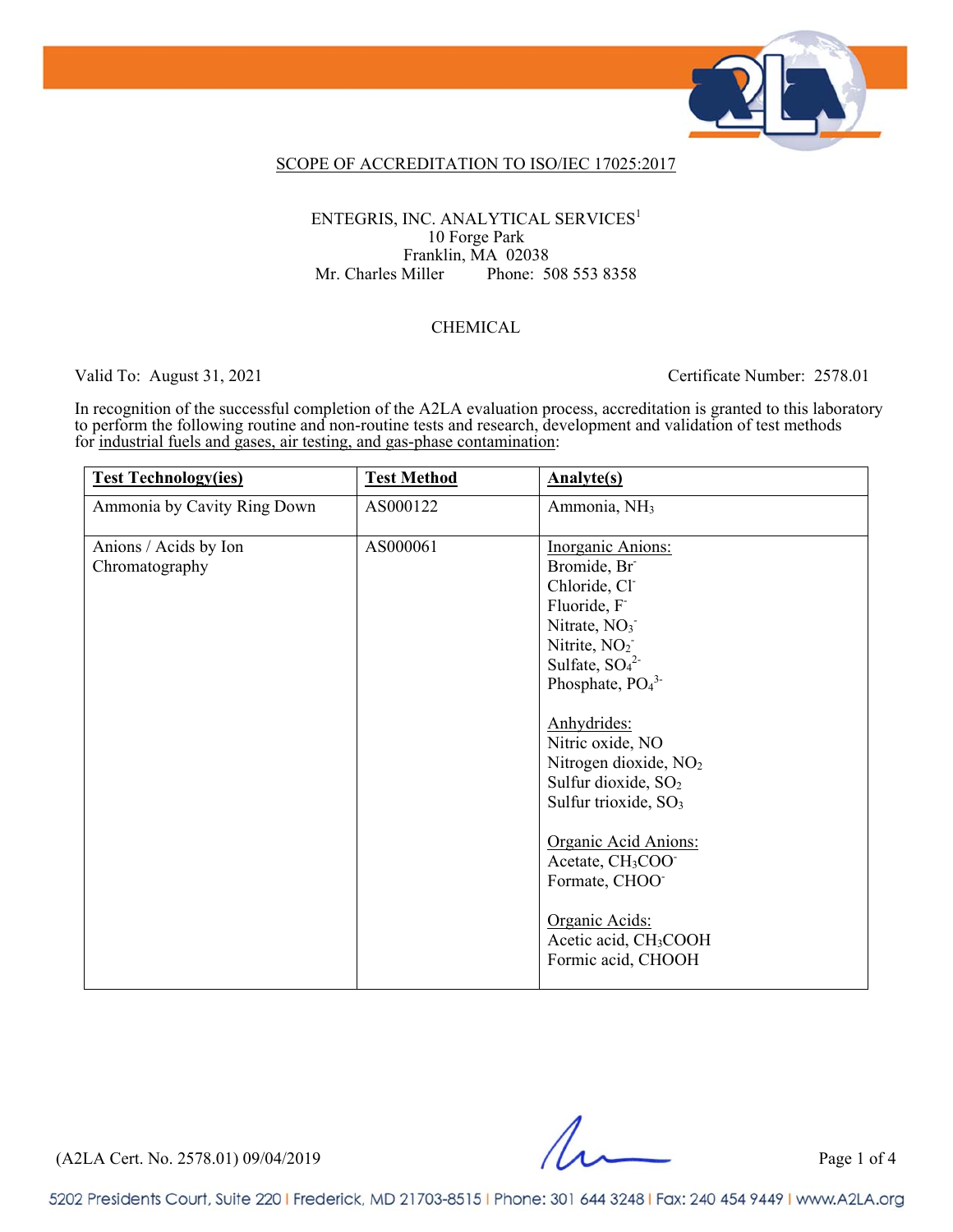| <b>Test Technology(ies)</b>                                                                             | <b>Test Method</b> | <b>Analyte(s)</b>                                                                                                                                                                                                                                                                                                                                       |
|---------------------------------------------------------------------------------------------------------|--------------------|---------------------------------------------------------------------------------------------------------------------------------------------------------------------------------------------------------------------------------------------------------------------------------------------------------------------------------------------------------|
| Cations / Bases by Ion<br>Chromatography                                                                | AS000062           | Cations:<br>Ammonium, NH <sub>4</sub> <sup>+</sup><br>Calcium, $Ca^{2+}$<br>Lithium, Li <sup>+</sup><br>Magnesium, $Mg^{2+}$<br>Potassium, $K^+$<br>Sodium, Na <sup>+</sup><br>Anhydrides:<br>Ammonia, NH <sub>3</sub><br>Organic amines:<br>Methylamine<br>Ethanolamine<br>Ethylamine<br>Dimethylamine<br>Diethylamine<br>Diethanolamine<br>Morpholine |
| Low-Molecular Weight (Volatile)<br>Silicon-Containing Organic<br>Compounds by GC / MS                   | AS000065           | <b>TMS</b><br><b>HMDSO</b><br>D <sub>3</sub><br>Other Si-compounds with BP less than $40^{\circ}$ C                                                                                                                                                                                                                                                     |
| Organic Compounds by GC / PID                                                                           | AS000080           | Toluene                                                                                                                                                                                                                                                                                                                                                 |
| Organic Compounds by GC / MS                                                                            | AS000063           | Organic constituents in the approximate<br>range of $C_2$ - $C_{30}$                                                                                                                                                                                                                                                                                    |
| Particle Count and Size by Light<br>Scattering <sup>2</sup>                                             | AS000067           | Particles in the range of $(0.1)$ µm                                                                                                                                                                                                                                                                                                                    |
| Sampling Ambient Air and<br>Compressed Gases in the Field<br>(Customer Sites and Internal) <sup>2</sup> | AS000060           | All analytes listed throughout the scope                                                                                                                                                                                                                                                                                                                |
| Sulfur Containing Gases by<br>Fluorescence <sup>2</sup>                                                 | AS000069           | SO <sub>2</sub> , H <sub>2</sub> S, DMS, CH <sub>3</sub> SH, DMDS, total sulfur                                                                                                                                                                                                                                                                         |

<sup>1</sup> This accreditation covers testing performed at the main laboratory as well as the satellite laboratory listed below:

 $(A2LA$  Cert. No. 2578.01) 09/04/2019 Page 2 of 4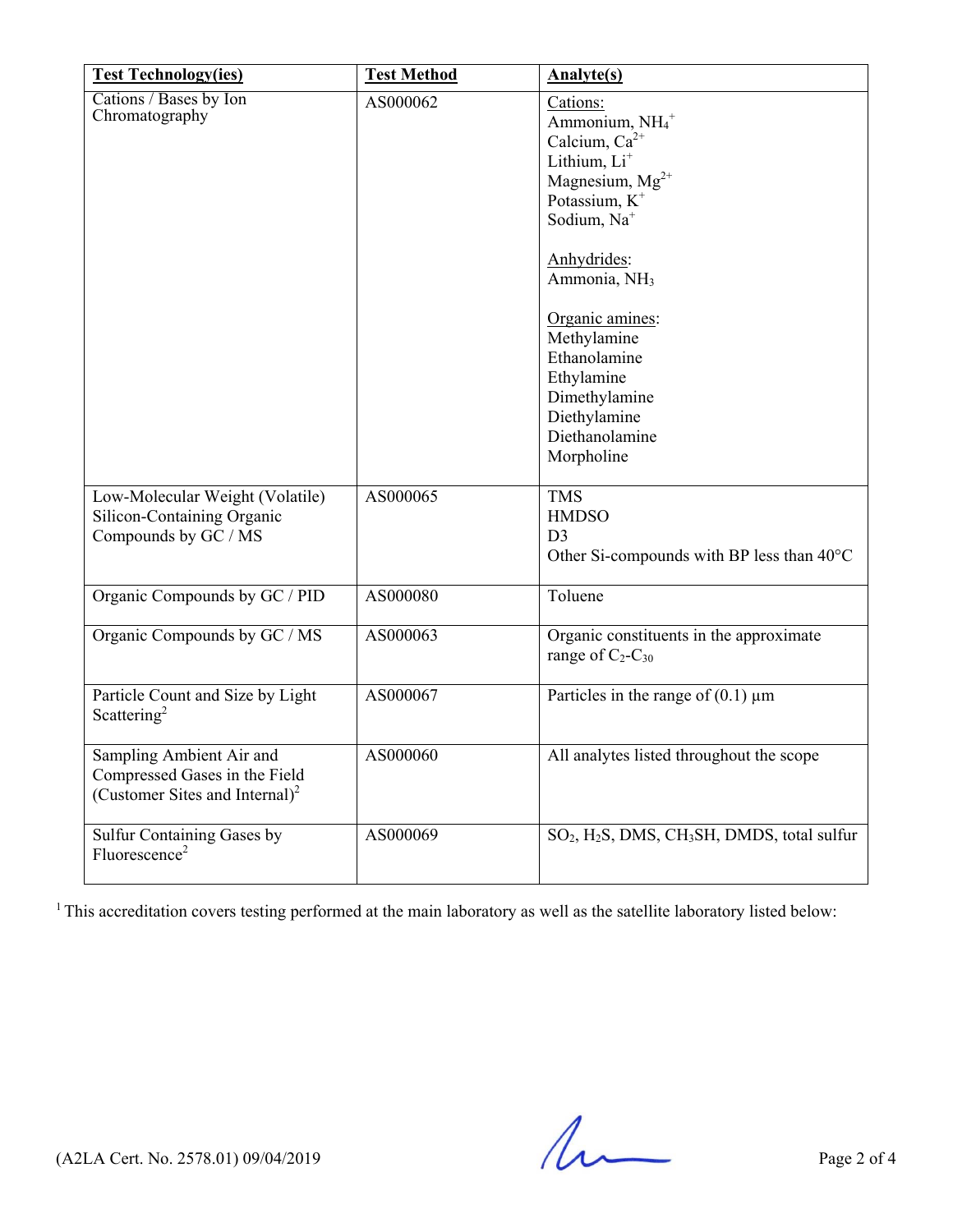#### ENTEGRIS, INC. ANALYTICAL SERVICES Taiwan Science Park Branch 1F., No. 6-7, Duxing Road, East Dist. Hsinchu City 30078, Taiwan (R.O.C.) Local coordinator: Jenny Wang +886 939 646 723

### CHEMICAL

| <b>Test Technology(ies)</b>              | <b>Test Method</b> | <b>Analyte(s)</b>                                                                                                                                                                                                                                                                                                                                                                                                                                                                                             |
|------------------------------------------|--------------------|---------------------------------------------------------------------------------------------------------------------------------------------------------------------------------------------------------------------------------------------------------------------------------------------------------------------------------------------------------------------------------------------------------------------------------------------------------------------------------------------------------------|
| Anions/Acids by Ion<br>Chromatography    | AS000061           | Inorganic Anions:<br>Bromide, Br<br>Chloride, Cl <sup>-</sup><br>Fluoride, F<br>Nitrate, NO <sub>3</sub><br>Nitrite, NO <sub>2</sub><br>Phosphate, $PO43$<br>Sulfate, $SO_4^2$<br>Anhydrides:<br>Nitric oxide, NO<br>Nitrogen dioxide, NO <sub>2</sub><br>Sulfur dioxide, SO <sub>2</sub><br>Sulfur trioxide, SO <sub>3</sub><br>Organic Acid Anions:<br>Acetate, CH <sub>3</sub> COO <sup>-</sup><br>Formate, CHOO <sup>-</sup><br>Organic Acids:<br>Acetic acid, CH <sub>3</sub> COOH<br>Formic acid, CHOOH |
| Cations / Bases by Ion<br>Chromatography | AS000062           | Cations:<br>Ammonium, NH <sub>4</sub> +<br>Calcium, Ca <sup>2+</sup><br>Lithium, Li <sup>+</sup><br>Magnesium, $Mg^{2+}$<br>Potassium, K <sup>+</sup><br>Sodium, Na <sup>+</sup><br>Anhydrides:<br>Ammonia, NH <sub>3</sub><br>Organic amines:<br>Methylamine<br>Ethanolamine<br>Ethylamine<br>Dimethylamine<br>Diethylamine<br>Diethanolamine<br>Morpholine                                                                                                                                                  |

 $(12LA$  Cert. No. 2578.01) 09/04/2019 Page 3 of 4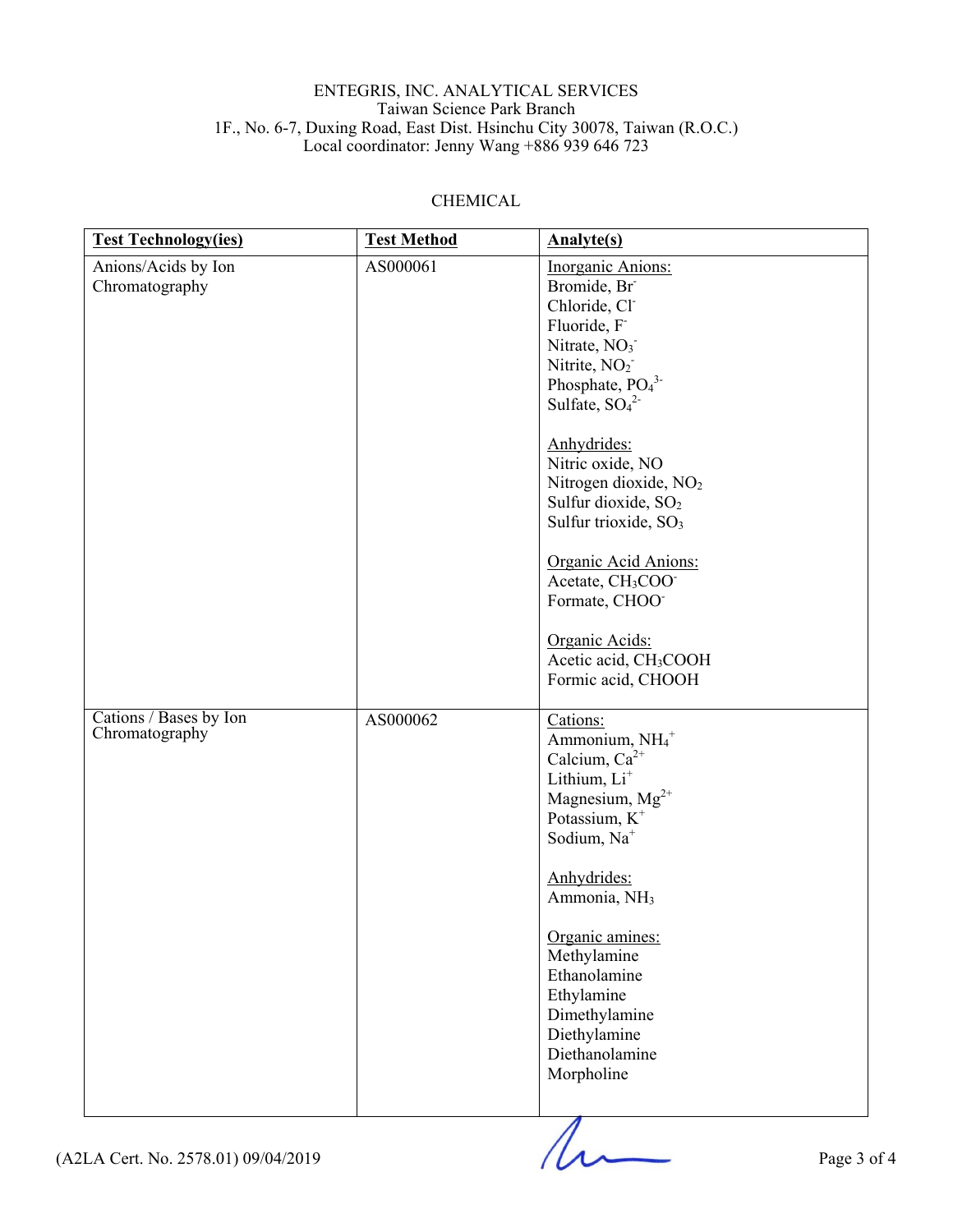| <b>Test Technology(ies)</b>                                                                             | <b>Test Method</b> | Analyte(s)                                                   |
|---------------------------------------------------------------------------------------------------------|--------------------|--------------------------------------------------------------|
| Organic Compounds by GC / MS                                                                            | AS000063           | Organic constituents in the approximate<br>range of $C2-C30$ |
| Sampling Ambient Air and<br>Compressed Gases in the Field<br>(Customer Sites and Internal) <sup>2</sup> | AS000060           | All analytes listed throughout the scope                     |

2 This laboratory meets A2LA *R104 – General Requirements: Accreditation of Field Testing and Field Calibration Laboratories* for these tests.

 $(42LA$  Cert. No. 2578.01) 09/04/2019 Page 4 of 4